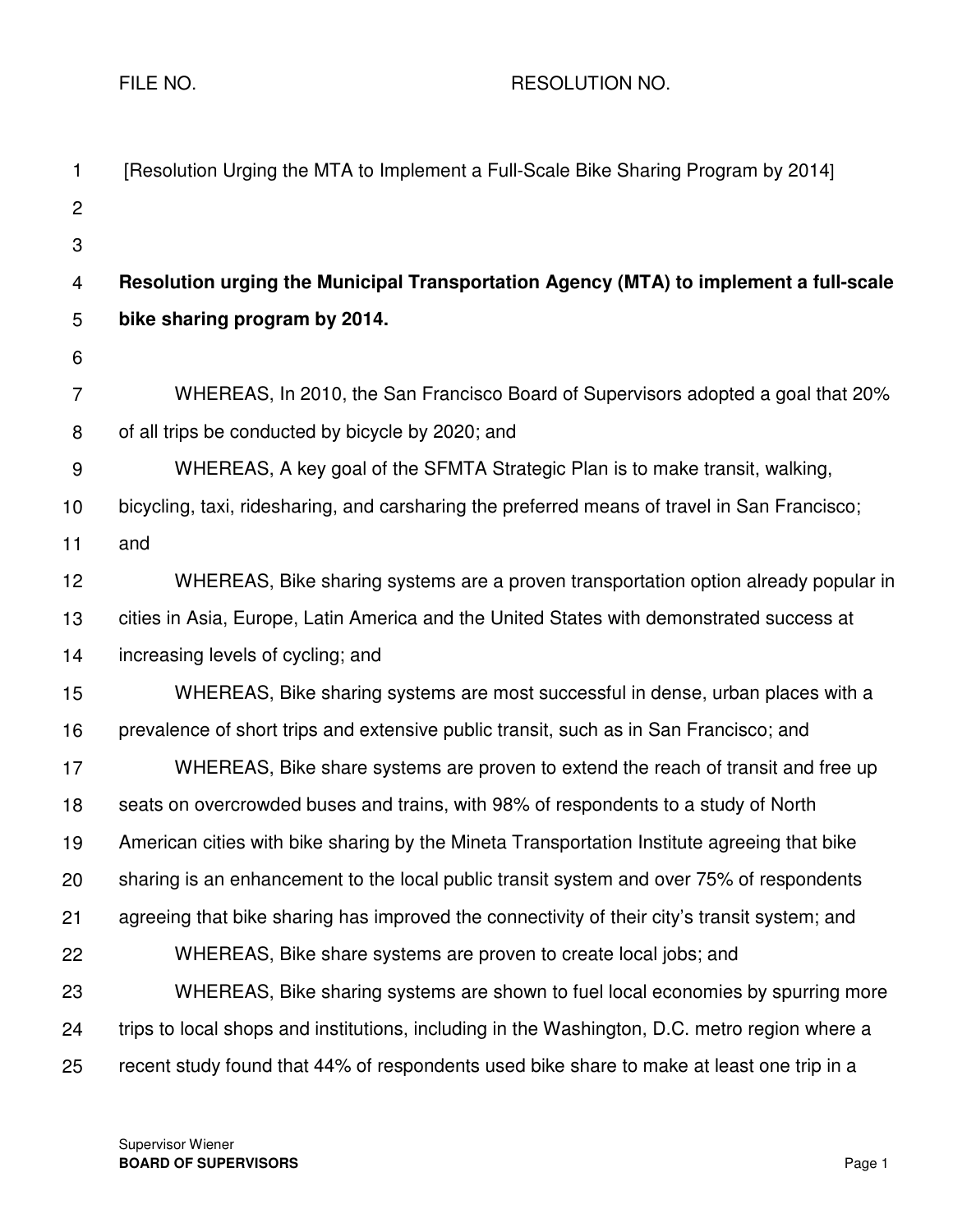1 month that they would not have made if bike share had not been available, almost all of which

- 2 were for shopping, eating and entertainment; and
- 3

WHEREAS, A study of the Minneapolis bike share program found that on average,

4 each bike share trip generated \$7 for the local economy; and

5 6 7 WHEREAS, The density of stations is the biggest driver of the success of bike sharing programs, where the industry benchmark is one station every 900 feet, and New York City is planning for a broad rollout in keeping with this benchmark; and

8 WHEREAS, New York City is planning a roll-out of 300 stations and 5,500 bikes; and

9 WHEREAS, Chicago is planning a roll-out of 400 stations and 4,000 bikes; and

10 WHEREAS, Portland is planning a roll-out of 75 stations and 750 bikes; and

11 WHEREAS, The City and County of San Francisco is participating in a \$7-million dollar

12 regional pilot in 2013 to test bike sharing in cities of varying sizes and population densities

13 that will include an initial 35 stations and 350 bikes, concentrated in the downtown

14 neighborhoods from Mid-Market to the Embarcadero; and

- 15 16 WHEREAS, The Washington, D.C. and Boston metropolitan regions have shown that bike sharing systems can begin in core urban areas and extend over time to the adjoining
- 17 region; and

18 WHEREAS, Installation of bike sharing stations can be fast and easy, requiring no

19 digging or roadwork, and instead using solar power and wireless technology; and

20 WHEREAS, Bike sharing systems can be equipped with GPS and other wireless

21 technologies that provide opportunities for open data sharing for direct public system

22 analysis; and

- 23 24 WHEREAS, New York City and other major U.S. cities plan to launch large-scale bike sharing systems with no public funding; now, therefore, be it
- 25